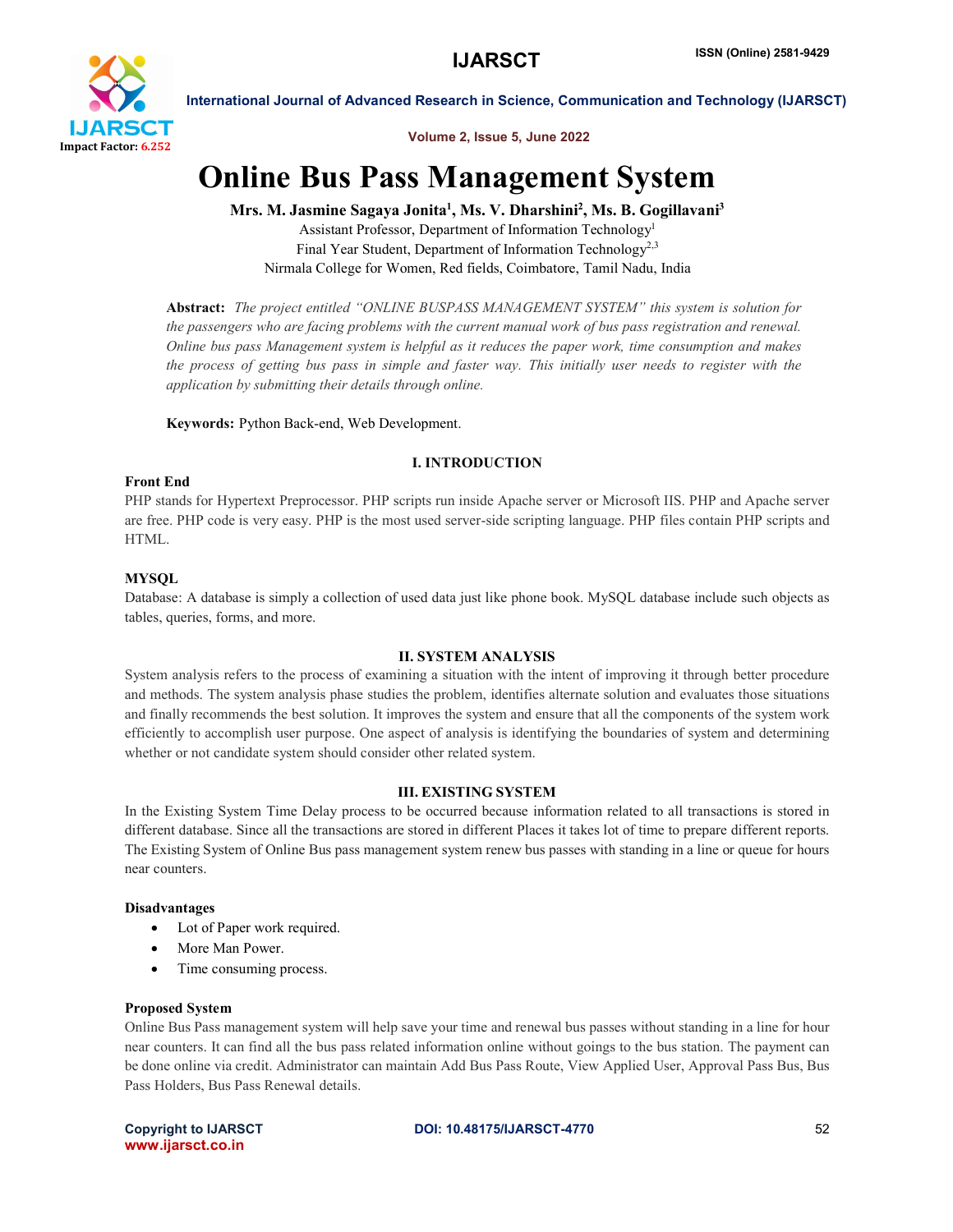

#### International Journal of Advanced Research in Science, Communication and Technology (IJARSCT)

#### Volume 2, Issue 5, June 2022

#### Advantages

- Proper control of the higher officials.
- Minimize manual data entry.
- Minimum time needed for the various processing.
- Greater efficiency.

#### IV. PROJECT DESCRIPTION

#### 4.1 Module Description

#### A. Modules

#### Admin

- Add Bus Pass Route
- View Applied User
- Buspass Holder
- Renewal

#### Passenger

- View Route
- Apply Buspass
- Paid Status
- Renewal

#### Add Bus Pass Route

Admin module control the other module. Admin has the main control to add the routes. This module has control to approve or reject the passenger buspass. Once admin approve the buspass then person can make payment through online and get the buspass through online.

#### View Applied User

In this module Administrator Add the Bus Pass Route information using this Module. It contains Information about the Route id, source Route, Destination Route, Amount. It makes easy to integrate Administrator Password Authentication into your webapp.

#### Buspass Holder

In this module, Administrator view the Bus Pass Applied user, Verify the user and Approval is performed.

#### Renewal

In this Module, Administrator can view the number of Bus Pass Holders. The users Buspass information Routeid, source, Destination, Passenger type and the Date of Renewal.

#### Passenger

A Passenger's module allows a Passenger to authenticate to a system and to be granted authorization to access resources provided by or connected to that system. Passenger is typically required to authenticate oneself with a password for the purposes of security. After the registration valid ID will be issued by the Administrator. The Passenger can log into the system with this ID. Passenger Check view the Bus Route Information View Bus Route Information about the Route id, Source Route, Destination Route, Amount, Validity Request to issue Pass Information, View the Approval Status, Bus Pass Renewal Information.

#### View Route

In this Module, Passenger can view the Bus Routes, By selecting their source and Destination in the view routes they can view the Buspass Normal price, Lss Price and Routeid.

www.ijarsct.co.in

Copyright to IJARSCT **DOI: 10.48175/IJARSCT-4770** 53